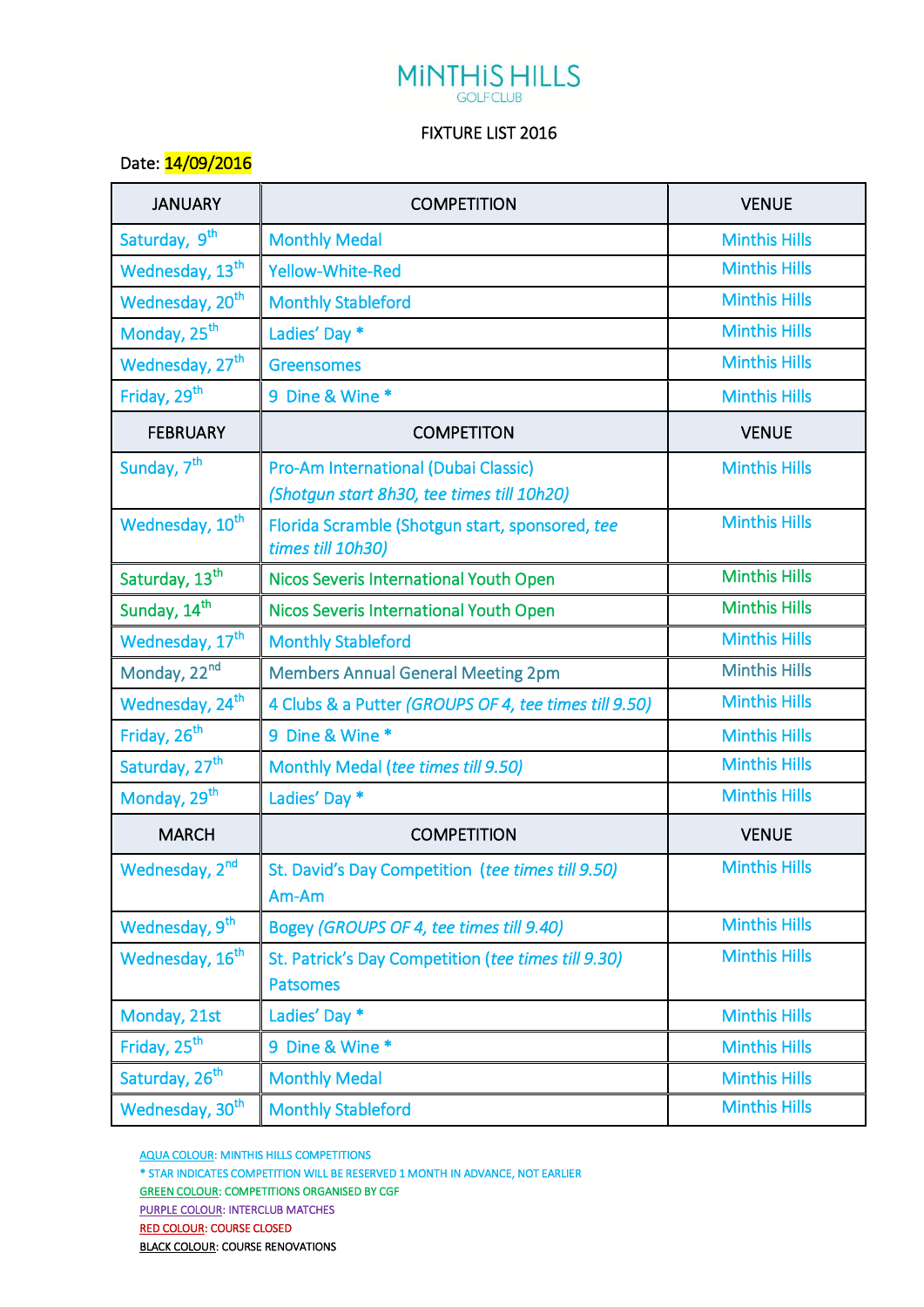| <b>APRIL</b>                | <b>COMPETITION</b>                                                                       | <b>VENUE</b>           |
|-----------------------------|------------------------------------------------------------------------------------------|------------------------|
| Wednesday, 6 <sup>th</sup>  | <b>Motherball</b>                                                                        | <b>Minthis Hills</b>   |
| Saturday, 9 <sup>th</sup>   | <b>Monthly Medal</b>                                                                     | <b>Minthis Hills</b>   |
| Wednesday, 13 <sup>th</sup> | <b>Minthis Hills Mixed Open</b>                                                          | <b>Minthis Hills</b>   |
| Saturday, 16 <sup>th</sup>  | Captain's Charity Day (Shotgun start, tee times until<br>11h00) Waltz                    | <b>Minthis Hills</b>   |
| Monday, 18th                | Interclub Match Secret Valley vs. Minthis Hills,<br>followed by dinner (starts at 08h00) | <b>Secret Valley</b>   |
| Wednesday, 20 <sup>th</sup> | Ladies' Day *                                                                            | <b>Minthis Hills</b>   |
| Saturday, 23rd              | <b>St. George's Day Competition</b><br>4BBB                                              | <b>Minthis Hills</b>   |
| Wednesday, 27 <sup>th</sup> | Interclub Match Elea vs. Minthis Hills                                                   | Elea                   |
| Saturday, 30 <sup>th</sup>  | <b>Monthly Stableford</b>                                                                | <b>Minthis Hills</b>   |
| <b>MAY</b>                  | <b>COMPETITION</b>                                                                       | <b>VENUE</b>           |
| Sunday, 1st                 | COURSE/CLUBHOUSE CLOSED, Orthodox Easter                                                 | <b>Minthis Hills</b>   |
| Friday, 6 <sup>th</sup>     | 9 Dine & Wine * (moved from 29/04)                                                       | <b>Minthis Hills</b>   |
| Saturday, 7 <sup>th</sup>   | <b>Monthly Medal</b>                                                                     | <b>Minthis Hills</b>   |
| Wednesday, 18 <sup>th</sup> | <b>Monthly Stableford</b>                                                                | <b>Minthis Hills</b>   |
| Friday, 20 <sup>th</sup>    | <b>CGF Cyprus Amateur Men's Open</b>                                                     | <b>Secret Valley</b>   |
| Saturday, 21st              | <b>CGF Cyprus Amateur Men's Open</b>                                                     | <b>Secret Valley</b>   |
| Sunday, 22nd                | <b>CGF Cyprus Amateur Men's Open</b>                                                     | <b>Secret Valley</b>   |
| Monday, 23rd                | Ladies' Day *                                                                            | <b>Minthis Hills</b>   |
| Wednesday, 25 <sup>th</sup> | <b>Florida Scramble</b>                                                                  | <b>Minthis Hills</b>   |
| Friday, 27 <sup>th</sup>    | 9 Dine & Wine *                                                                          | <b>Minthis Hills</b>   |
| Sunday, 29 <sup>th</sup>    | CGF Cup (shotgun start, tee times until 11h00)                                           | <b>Minthis Hills</b>   |
| Monday, 30 <sup>th</sup>    | Greens Renovation - Front 9 holes closed                                                 | <b>Minthis Hills</b>   |
| Tuesday, 31 <sup>st</sup>   | Greens Renovation - Back 9 holes closed                                                  | <b>Minthis Hills</b>   |
| <b>JUNE</b>                 | <b>COMPETITION</b>                                                                       | <b>VENUE</b>           |
| Friday, 3rd                 | Interclub Match Aphrodite Hills vs. Minthis Hills<br>(starts at 8.02am)                  | <b>Aphrodite Hills</b> |
| Sunday, 5 <sup>th</sup>     | <b>National Order of Merit 2016</b>                                                      | <b>Secret Valley</b>   |
| Wednesday, 8 <sup>th</sup>  | <b>Yellow-White-Red</b>                                                                  | <b>Minthis Hills</b>   |
| Sunday, 12 <sup>th</sup>    | <b>Special Olympics Cyprus Open</b>                                                      | <b>Secret Valley</b>   |
| Wednesday, 15 <sup>th</sup> | <b>FUN Competition</b>                                                                   | <b>Minthis Hills</b>   |
| Friday, 17 <sup>th</sup>    | 9 Dine & Wine *                                                                          | <b>Minthis Hills</b>   |

AQUA COLOUR: MINTHIS HILLS COMPETITIONS

\* STAR INDICATES COMPETITION WILL BE RESERVED 1 MONTH IN ADVANCE, NOT EARLIER

**GREEN COLOUR: COMPETITIONS ORGANISED BY CGF** 

PURPLE COLOUR: INTERCLUB MATCHES

RED COLOUR: COURSE CLOSED

BLACK COLOUR: COURSE RENOVATIONS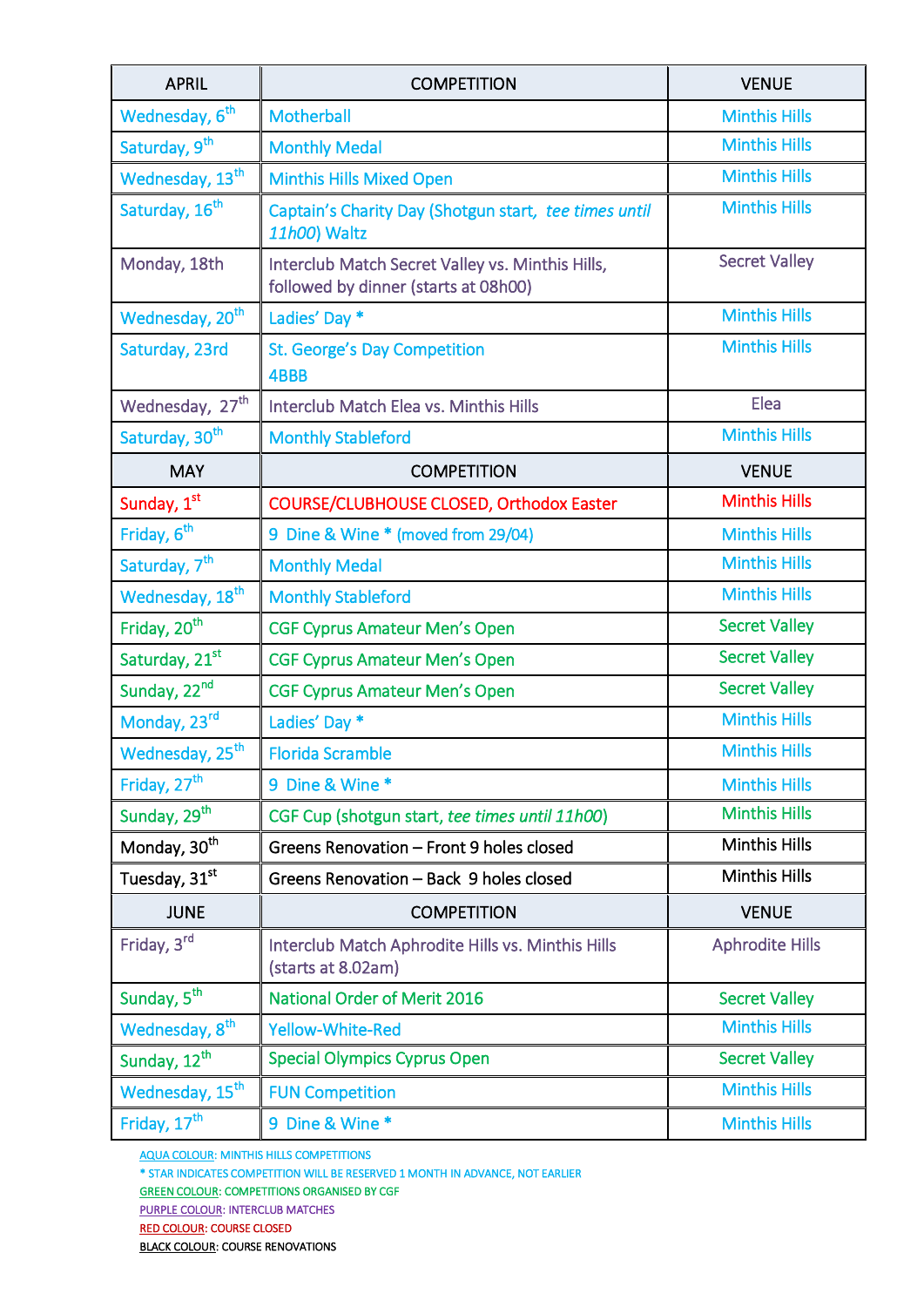| Saturday, 18 <sup>th</sup>  | <b>Monthly Stableford</b>                                                                                                                       | <b>Minthis Hills</b>   |
|-----------------------------|-------------------------------------------------------------------------------------------------------------------------------------------------|------------------------|
| Monday 20 <sup>th</sup>     | Monthly Medal (moved from 05/06)                                                                                                                | <b>Minthis Hills</b>   |
| Wednesday, 22nd             | Interclub Match Minthis Hills vs. Secret Valley<br>followed by dinner, (starts at 1pm from 1st and 10 <sup>th</sup><br>tee, 20 golfers each)    | <b>Minthis Hills</b>   |
| Saturday, 25 <sup>th</sup>  | Lachlan Gilchrist Open                                                                                                                          | <b>Minthis Hills</b>   |
| Wednesday, 29 <sup>th</sup> | Ladies' Day *                                                                                                                                   | <b>Minthis Hills</b>   |
| <b>JULY</b>                 | <b>COMPETITION</b>                                                                                                                              | <b>VENUE</b>           |
| Saturday, 2 <sup>nd</sup>   | Monthly Medal (moved from 23/07)                                                                                                                | <b>Minthis Hills</b>   |
| Sunday, 3rd                 | <b>National Order of Merit 2016</b>                                                                                                             | <b>Minthis Hills</b>   |
| Monday, 4 <sup>th</sup>     | Interclub Match Minthis Hills vs. Aphrodite Hills<br>followed by dinner (starts at 1pm from 1st and 10 <sup>th</sup><br>tee, 20 golfers each)   | <b>Minthis Hills</b>   |
| Wednesday, 6 <sup>th</sup>  | <b>Monthly Stableford</b>                                                                                                                       | <b>Minthis Hills</b>   |
| Wednesday, 13 <sup>th</sup> | <b>Patsomes</b>                                                                                                                                 | <b>Minthis Hills</b>   |
| Saturday, 16 <sup>th</sup>  | KEO Open (shotgun start, tee times until 11h00,<br>followed by lunch)                                                                           | <b>Minthis Hills</b>   |
| Monday, 18 <sup>th</sup>    | Ladies' Day *                                                                                                                                   | <b>Minthis Hills</b>   |
| Wednesday, 20 <sup>th</sup> | Interclub Match Minthis Hills vs. Elea, followed by<br>dinner (starts at 1pm from 1 <sup>st</sup> and 10 <sup>th</sup> tee, 20<br>golfers each) | <b>Minthis Hills</b>   |
| Friday, 22nd                | 9 Dine & Wine *                                                                                                                                 | <b>Minthis Hills</b>   |
| Saturday, 23rd              | <b>National Order of Merit 2016</b>                                                                                                             | <b>Aphrodite Hills</b> |
| Wednesday, 27 <sup>th</sup> | Motherball                                                                                                                                      | <b>Minthis Hills</b>   |
| <b>AUGUST</b>               | <b>COMPETITON</b>                                                                                                                               | <b>VENUE</b>           |
| Sunday, 7 <sup>th</sup>     | <b>Monthly Medal</b>                                                                                                                            | <b>Minthis Hills</b>   |
| Wednesday, 10 <sup>th</sup> | <b>Greensomes</b>                                                                                                                               | <b>Minthis Hills</b>   |
| Wednesday, 17 <sup>th</sup> | <b>Monthly Stableford</b>                                                                                                                       | <b>Minthis Hills</b>   |
| Wednesday, 24 <sup>th</sup> | Ladies' Day *                                                                                                                                   | <b>Minthis Hills</b>   |
| Friday, 26 <sup>th</sup>    | 9 Dine & Wine *                                                                                                                                 | <b>Minthis Hills</b>   |
| Sunday, 28th                | Captain's Day with BBQ Dinner<br>Florida Scramble (Shotgun start, tee times until<br>11h00)                                                     | <b>Minthis Hills</b>   |
| Monday, 29 <sup>th</sup>    | Greens Renovation - Front 9 holes closed                                                                                                        | <b>Minthis Hills</b>   |
| Tuesday, 30 <sup>th</sup>   | Greens Renovation - Back 9 holes closed                                                                                                         | <b>Minthis Hills</b>   |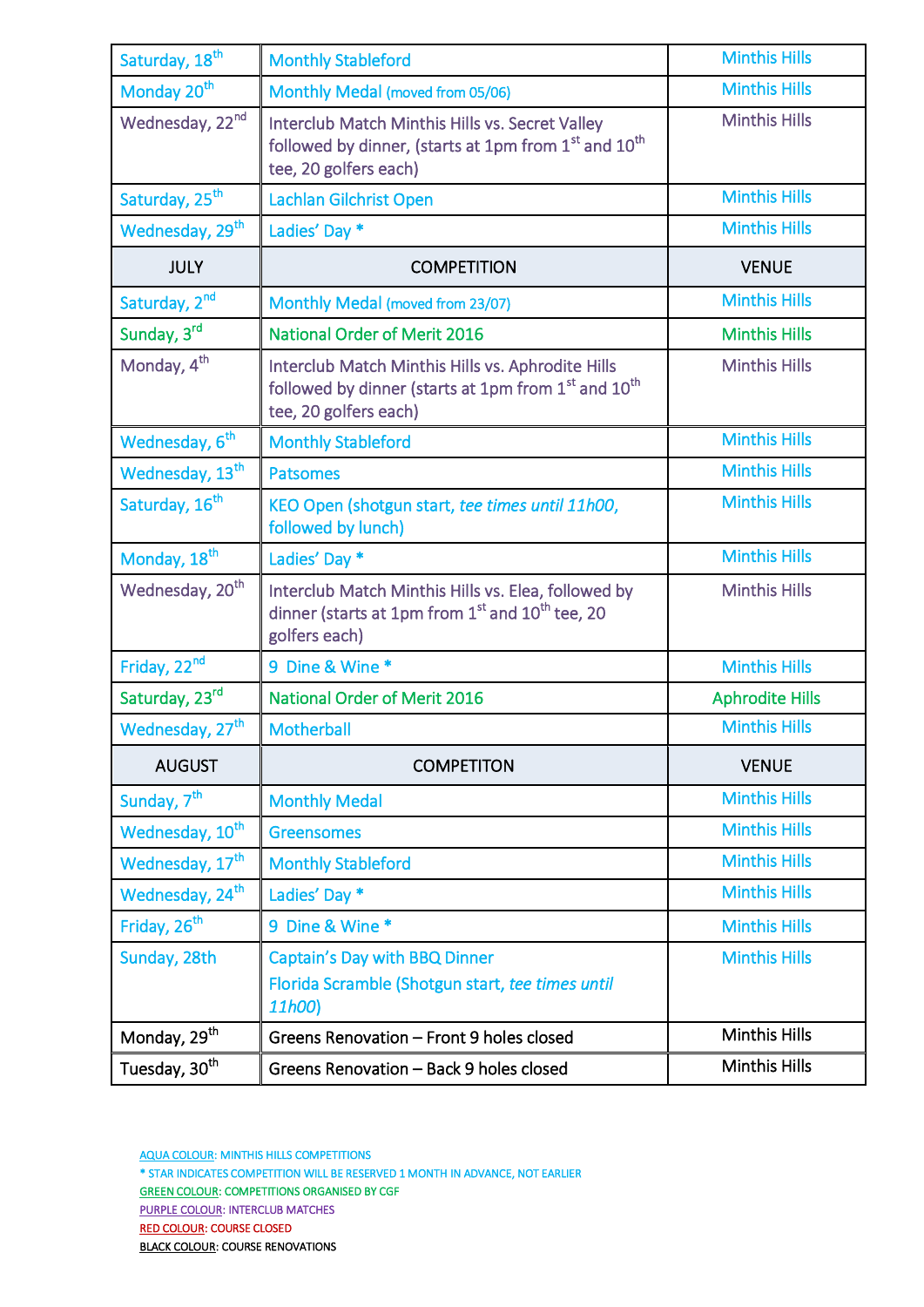| <b>SEPTEMBER</b>                                       | <b>COMPETITON</b>                                                                     | <b>VENUE</b>           |
|--------------------------------------------------------|---------------------------------------------------------------------------------------|------------------------|
| Saturday, 3rd                                          | Ray Stock Open (Shotgun start, tee times until<br>11h00)                              | <b>Minthis Hills</b>   |
| Saturday, 3rd                                          | <b>National Order of Merit 2016</b>                                                   | <b>Aphrodite Hills</b> |
| Monday, $5^{\text{th}}$ –<br>Friday, 9 <sup>th</sup>   | Fairway Renovations - Front 9 holes closed                                            | <b>Minthis Hills</b>   |
| Sunday, 11 <sup>th</sup>                               | <b>Monthly Medal</b>                                                                  | <b>Minthis Hills</b>   |
| Monday, 12 <sup>th</sup> -<br>Friday, 16 <sup>th</sup> | Fairway Renovations - Back 9 holes closed                                             | <b>Minthis Hills</b>   |
| Saturday, 17 <sup>th</sup>                             | <b>National Order of Merit 2016</b>                                                   | <b>Elea Golf Club</b>  |
| Monday, 19 <sup>th</sup>                               | Ladies' Day *                                                                         | <b>Minthis Hills</b>   |
| Wednesday, 21st                                        | <b>Monthly Stableford</b>                                                             | <b>Minthis Hills</b>   |
| Friday, 23rd                                           | CGF Cyprus Amateur Senior Men's & Ladies Open                                         | Elea                   |
| Saturday, 24 <sup>th</sup>                             | CGF Cyprus Amateur Senior Men's & Ladies Open                                         | Elea                   |
| Sunday, 25 <sup>th</sup>                               | CGF Cyprus Amateur Senior Men's & Ladies Open                                         | Elea                   |
| Friday, 30 <sup>th</sup>                               | 9 Dine & Wine *                                                                       | <b>Minthis Hills</b>   |
| <b>OCTOBER</b>                                         | <b>COMPETITION</b>                                                                    | <b>VENUE</b>           |
| Saturday, 1st                                          | <b>Club Championship Day 1</b>                                                        | <b>Minthis Hills</b>   |
| Sunday, 2 <sup>nd</sup>                                | <b>Club Championship Day 2</b>                                                        | <b>Minthis Hills</b>   |
| Wednesday, 5 <sup>th</sup>                             | Captain vs. Vice-Captain                                                              | <b>Minthis Hills</b>   |
| Saturday, 8 <sup>th</sup>                              | <b>Monthly Medal</b>                                                                  | <b>Minthis Hills</b>   |
| Sunday, 9 <sup>th</sup>                                | <b>National Order of Merit 2016</b>                                                   | <b>Secret Valley</b>   |
| Tuesday 11 <sup>th</sup>                               | Nordic vs Rest of the world (shotgun start, tee times<br>until 11h00) moved from 28/9 | <b>Minthis Hills</b>   |
| Saturday, 15 <sup>th</sup>                             | English vs. Rest of the World Day 1                                                   | <b>Minthis Hills</b>   |
| Sunday, 16 <sup>th</sup>                               | English vs. Rest of the World Day 2                                                   | <b>Minthis Hills</b>   |
| Wednesday, 19 <sup>th</sup>                            | Ladies' Day *                                                                         | <b>Minthis Hills</b>   |
| Friday, 21st                                           | 9 Dine & Wine * moved from 28/10                                                      | <b>Minthis Hills</b>   |
| Saturday, 22nd                                         | <b>Monthly Stableford</b>                                                             | <b>Minthis Hills</b>   |
| Saturday, 29 <sup>th</sup>                             | Captain's Shoot-Out (2 tee start 8h, 9 holes) moved<br>from 17/09                     | <b>Minthis Hills</b>   |